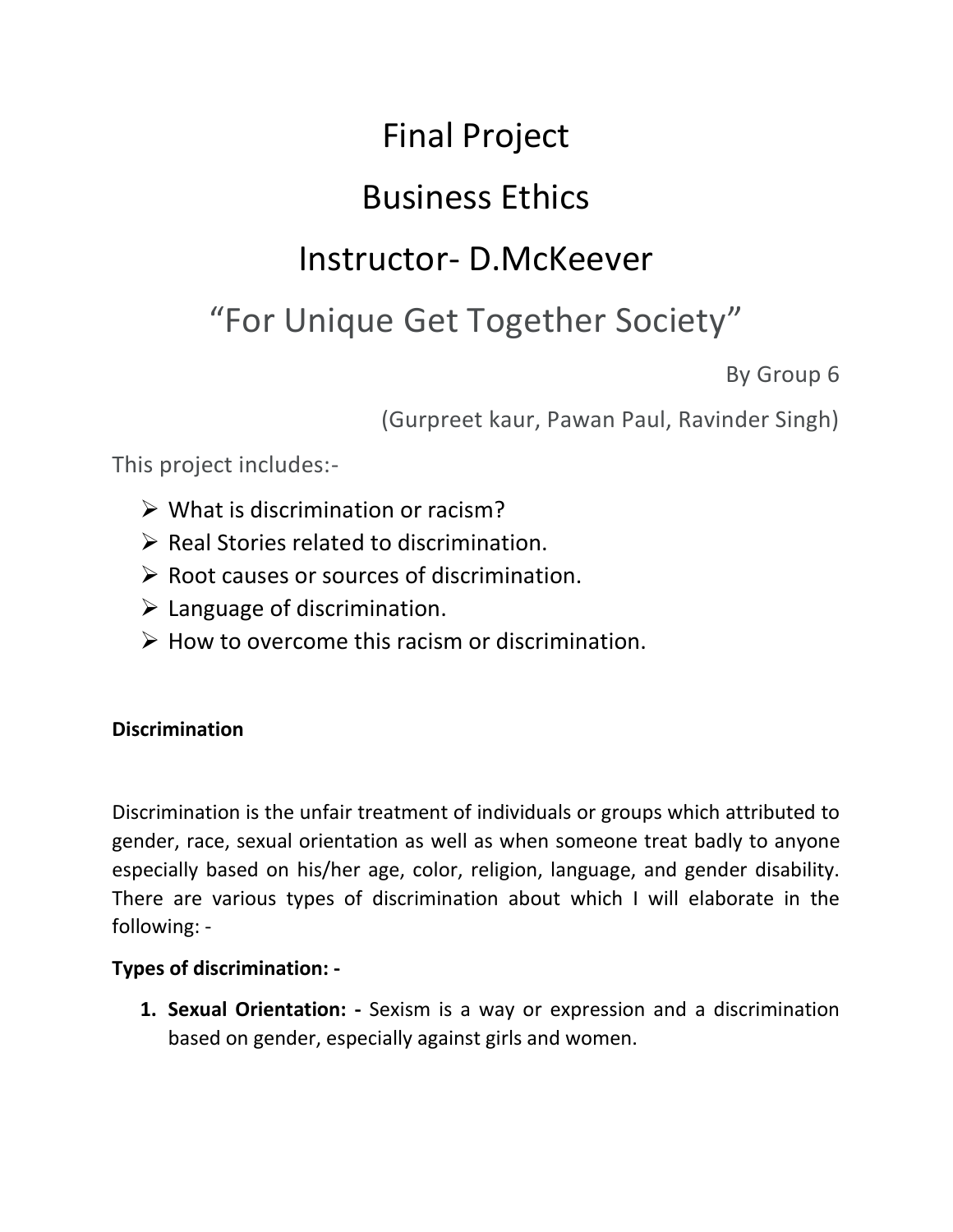- **2. Religious discrimination: -** This is a type of discrimination in which people treats unequal just because of one's religion or belief. This can be seen anywhere such as on workplaces, in colleges or universities.
- **3. Employment discrimination: -** Treating different in the workplace refers to employment discrimination in which not hiring to an educated person, giving a small pay wages to those employee who work better, and firing promotions to a capable worker, and these things occur because of their religion, language, age, as well as gender difference.
- **4. Disability discrimination: -** Disability discrimination is occurring most of times with old age persons, and sometimes with youngest. The major reason behind why this is happening, is that because of a person who cannot walk or talk properly, then in this situation, they may have to suffer from the situation of discrimination in schools, in public places, and on roads as well.

#### **Examples: -**

### **There are some examples that are related with discrimination. These are in the following:-**

- Harjinder is one of my school friends who was working in a gift shop after completing her school. After some months of joining, she met with an accident in which she fractured her left leg and doctor consulted her to do rest for a month, and after 30 days, when she started her job again. She was unable to lift heavyweight boxes of goods, and at that situation, she had suffered from discrimination because her employer gave small amount of salary just because of her disability to do any heavy work. After two-three months her employer refused her from job. This is an example of my friend who faced this discrimination in 2014.
- I read an article which was regarding the color discrimination. In U.S., white people are more preferring than black workers to be employed on workplaces. For instance: - my cousin told me a story about a boy, who is living in New-York, and working in Starbucks, that a boy who visited in Starbucks to give his interview, however he got rejected because his body color is not bright.
- Another example of Sarah Daghlian who worked for Australia post, had a physical disability. Australia Post accounted a new policy which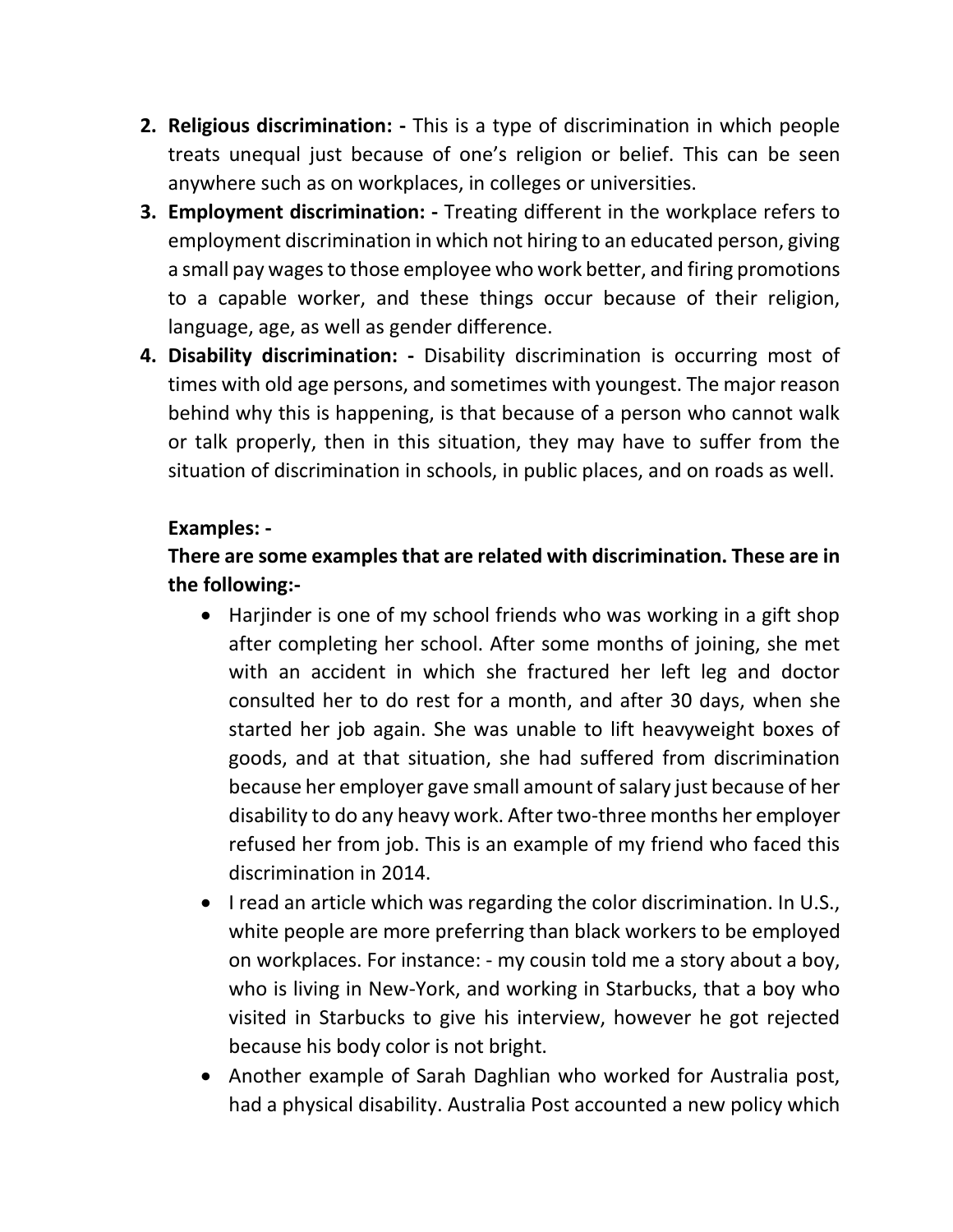banned to those employees who were disabled to stand or using equipment's or stools at retail counters. Ms. Daghlian continued to use a stool and was dismissed for breaching the new given policy.

## -Root Causes and Language of Discrimination (Powtoon video)

Link for powtoon video is here <https://youtu.be/SuaMJ6ut46U> Or <https://www.powtoon.com/c/b3f2XzlLlzI/1/m>

- Ways to overcome Discrimination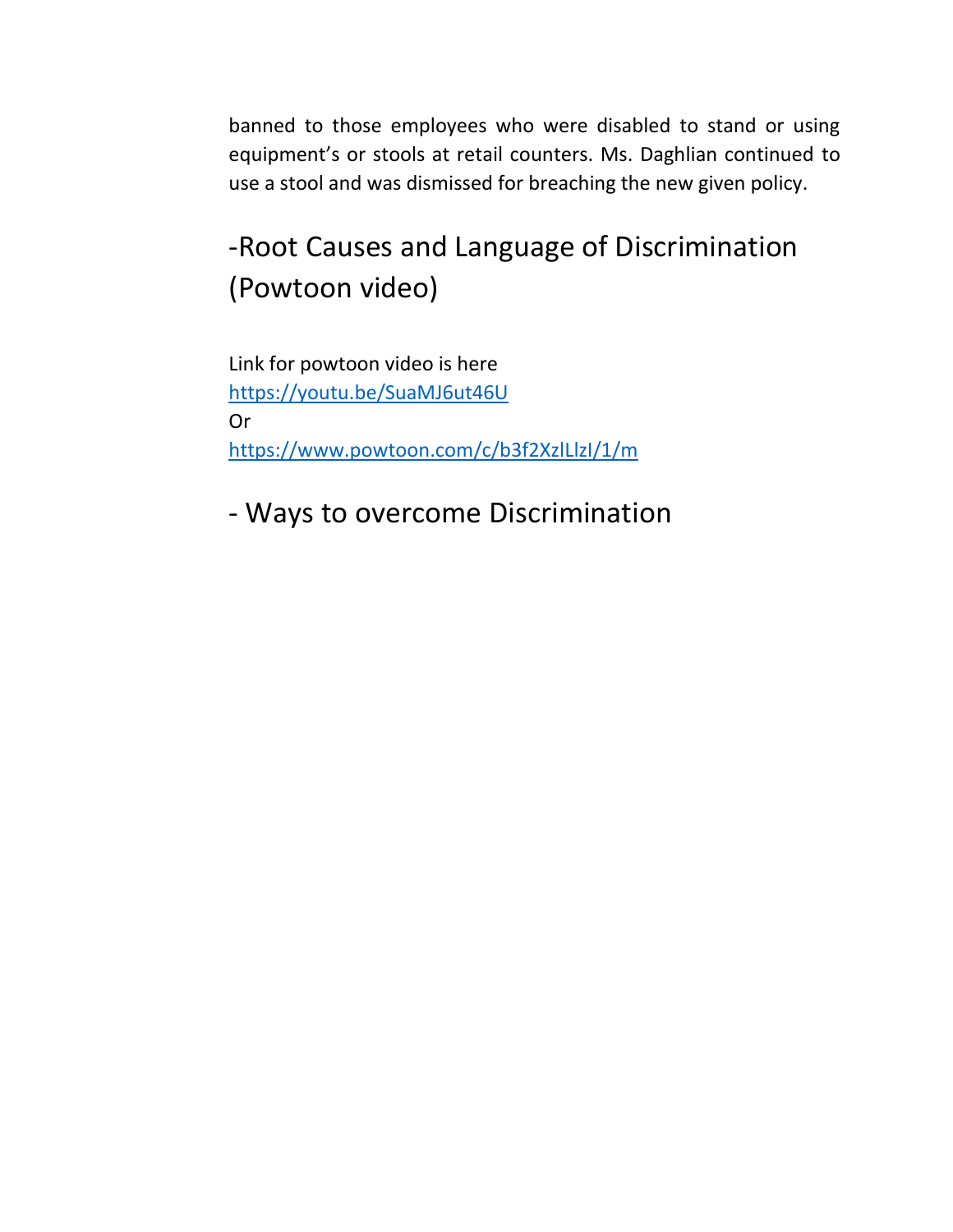

1

Learn to cope things

It will easy to

discrimination in

society if all will

cope with things

and there will no

learn how to

between the

individuals.

conflicts

eliminate

**Different ways** to overcome discrimination in the society



Love to being

Love yourself is a

good principle to spend a better life.

Things will easy to

matters what will

the problem and if

you love yourself

then you will love

all the other things

do in life, no

and people.

4

Yourself

#### **Educate the** dwellers

Nith

we can

do this

,,,,,,,,,,,,

Education is very essential these days in this era, education knows people what is good and what is bad, it will help to recognize things and the problems that create discrimination.





people should think that we all are human first and it us which divides them in the different nationality or we can say caste, religion or groups which creates the difference between them. We should respect all type of people no matter where who is, wherefrom what language they speak and their body color and other physical appearances.



Don't go alone

People are really strong when they are in groups and it's easy to raise the voice against the defaulters. And always share feelings and the story with their community because being quiet and bear torture from someone will not help to overcome discrimination.

Government plays an important role to run the country silently and peacefully, the government can set law against the defaulters or who creates violence between the people. So that nobody can have brave to do so.

Truly, speaking discrimination will vanish when people will educate and when their thinking will change for the other one.







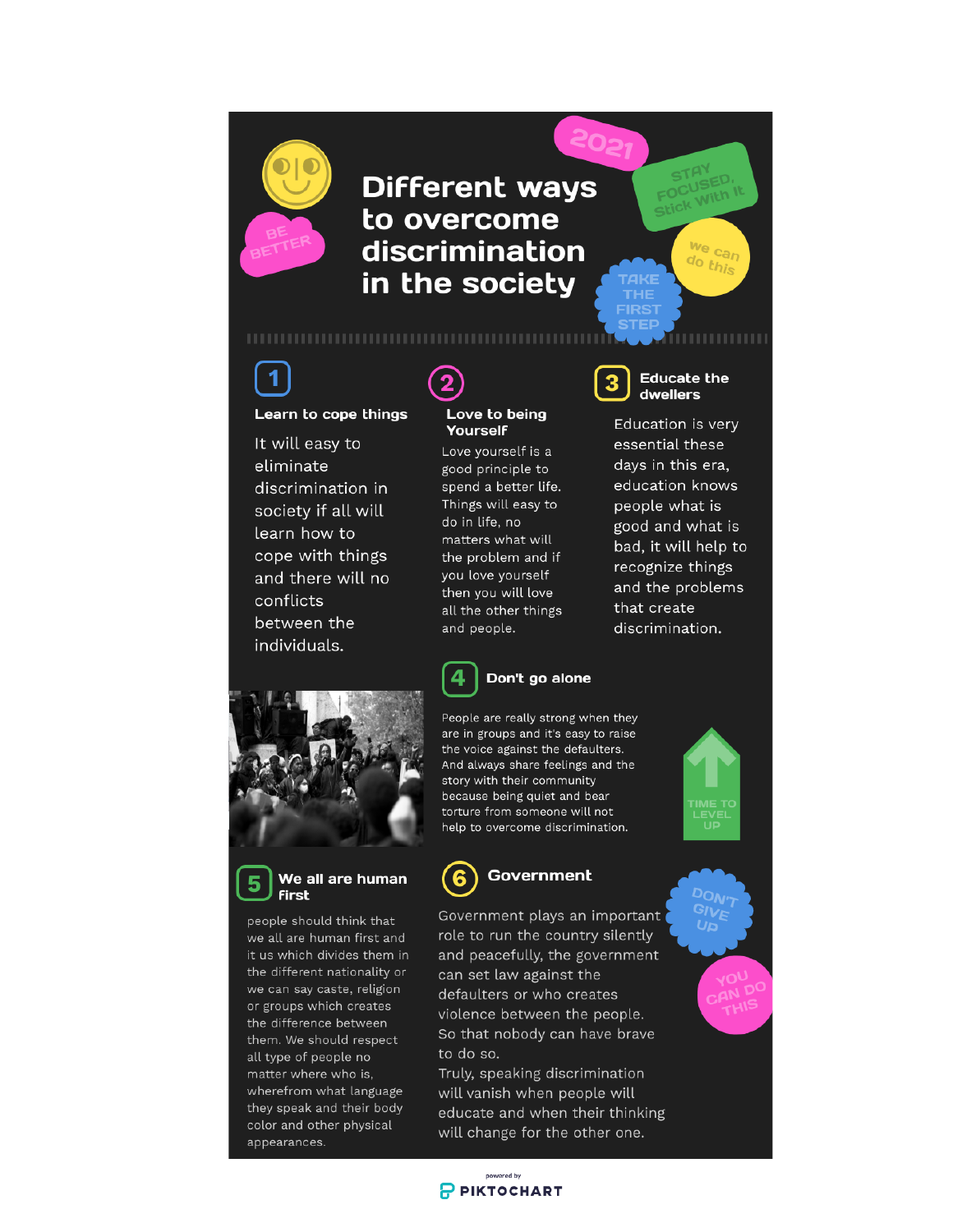Link of above info graphic is here <https://create.piktochart.com/output/53493479-discrimination>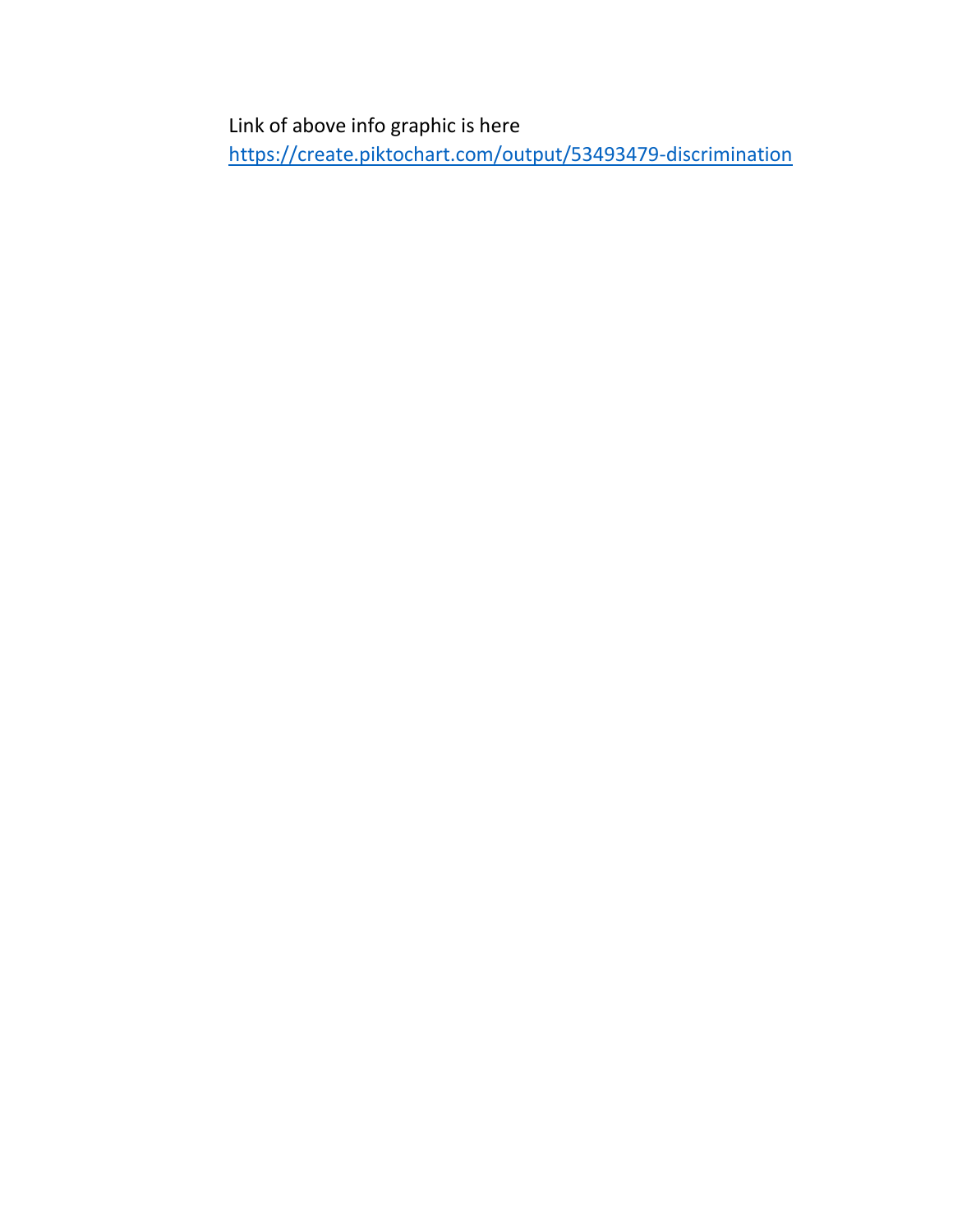## HOW TO OVERCOME THE PROBLEM OF DISCRIMINATION IN WORKPLACE  $= 100%$ **SUCCESS**

1. management should focus on workplace diversity

Firstly, it creates a diverse workplace for all employees

**Ensure your** workplace should racially and ethically diverse

#### **Education**



It will help to better serve your

customers

**Ensure your all** employees should equally be treated and they don't feel partiality

The upper level should need to educate their employees regarding diversity and inclusion training.

**Education regarding racial** discrimination is important for all employees.

**Respect and inclusion as** organizational values help to prevent from racism

#### **Build your teamwork and** coordination





**ED**<br>if all employees work<br>together it helps to es work<br>
thelps to increase increase the teamwork and reduce productivity discriminatin

**Review your policies** 



need to set anty discrimination pointer programs<br>that are beneficial for to increase business



the company's future. management should place anty **discrimination policy in** an organization that<br>helps employees to

participate in all activities

if somebody does any<br>problem and does discriminate with other employees is not tolerated.

encourage employees to open communicate

 $\mathbf{1}$ Open communication<br>helps to encourage employees to<br>openly discuss their issues and<br>problems with<br>supervisors